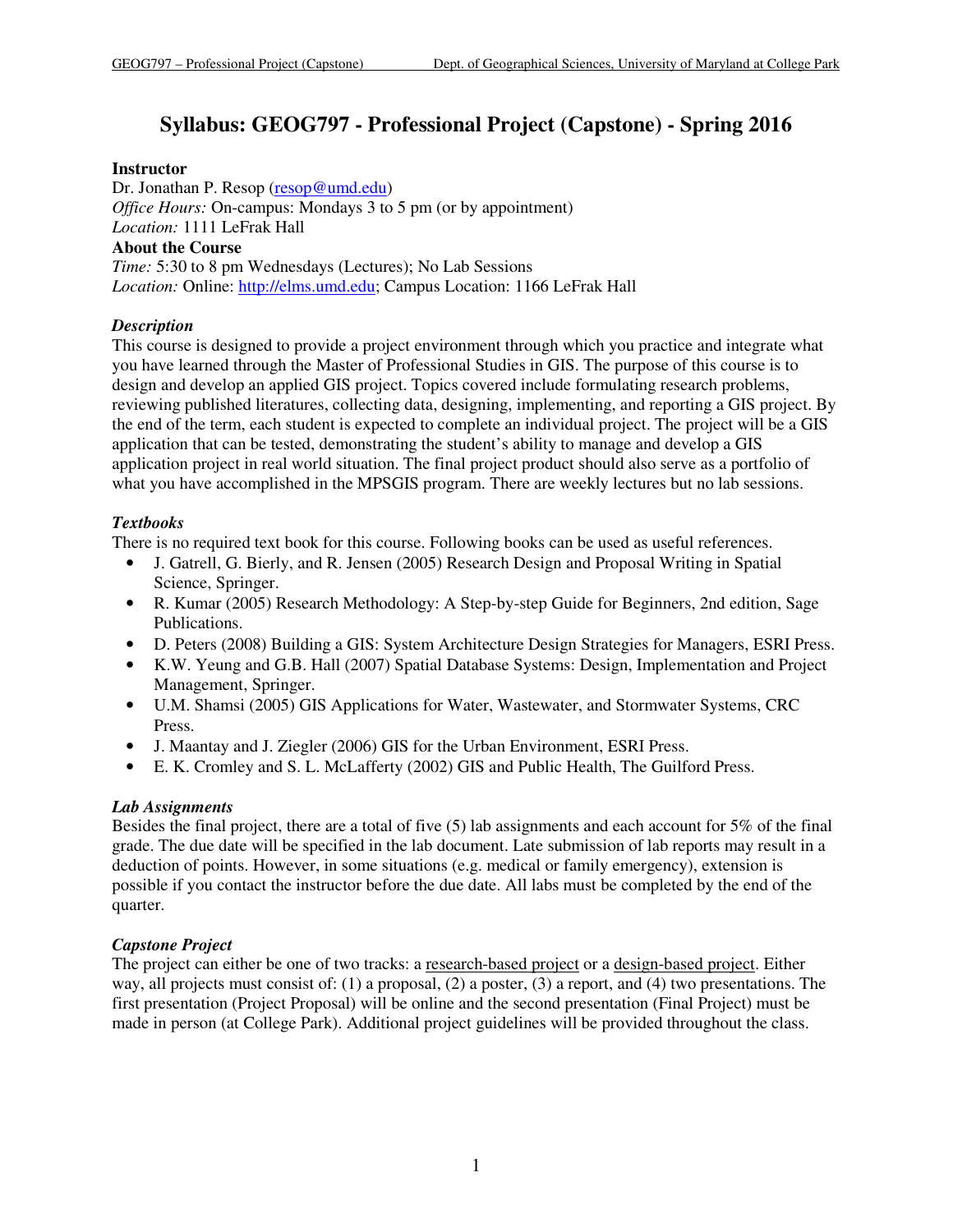## *Grading*

The distributions of grade among lab assignments, participation, and final project are: Assignments =  $25\%$  (Five assignments; Each accounts for  $5\%$  of the final grade) Presentations =  $10\%$  (Two presentations; Each accounts for 5% of the final grade)

Project Proposal =  $10\%$ 

Final Project =  $50\%$  (Poster =  $10\%$ ; Report =  $40\%$ )

Participation and Discussion = 5% (Includes Online Project Update)

The plus/minus grading system will be used to assign student grades. Minor adjustments to this scale might be made based on the performance of the class as a whole.

## *Software*

You can use either a PC or Mac to access ELMS. Whichever you choose, it should be equipped with headphones and microphone. The following software may be utilized, depending on your project:

- ESRI ArcGIS 10.X with Python 2.7
- Open-source Software such as QGIS, GRASS, LAStools, etc...

The software required for this class is available in the open lab (located in 1136 and 1138 LeFrak Hall). If you need a personal copy of ArcGIS for your computer, please contact me by e-mail before class.

## *Communication*

## *Email*

Both the TA and the instructor will always be available by email. Use the email link in the sidebar to send us an email at any time. We will try to answer within 24 hours and usually sooner.

#### *Offline and Online Office Hours*

I will be available to meet on campus for office hours at specified times. You can also email either the TA or the instructor to set up individual office hours by appointment. If needed, I can provide online office hours if you are unable to meet on campus. Simply send me an e-mail to request a time to meet.

## *Class Attendance and Environment*

You are strongly recommended to attend every lecture in real time at the online site. During this time you can follow along and ask questions. The lecture will be archived for anyone who absolutely must miss a class, but I encourage you to join the class online at the appointed time so you can ask questions and keep up with the course. It is important to recognize that the classroom is an environment that requires respect for all participants. Therefore, students are expected to conduct themselves in a considerate manner.

## *Disabilities and Religion*

Any student with a disability is encouraged to meet with the instructor privately during the first week of class to discuss accommodations. I will make every effort to accommodate students who are registered with the Disability Support Services (DSS) Office and provide a DSS accommodation form. Please refer to the Online Undergraduate Catalog Policy on Religious Observance.

#### *Academic Integrity*

The University of Maryland, College Park has a nationally recognized Code of Academic Integrity, administered by the Student Honor Council. This Code sets the standards for academic integrity at Maryland for all undergraduate and graduate students. As a student, you are responsible for upholding these standards for this course. It is very important for you to be aware of the consequences of cheating, fabrication, facilitation, and plagiarism. For more information on the Code of Academic Integrity or the Student Honor Council, please visit http://www.shc.umd.edu.

Within our class, students may work together to review class notes and lab assignments. However, labs must be done individually. Students must turn in their own work without assistance from another student.